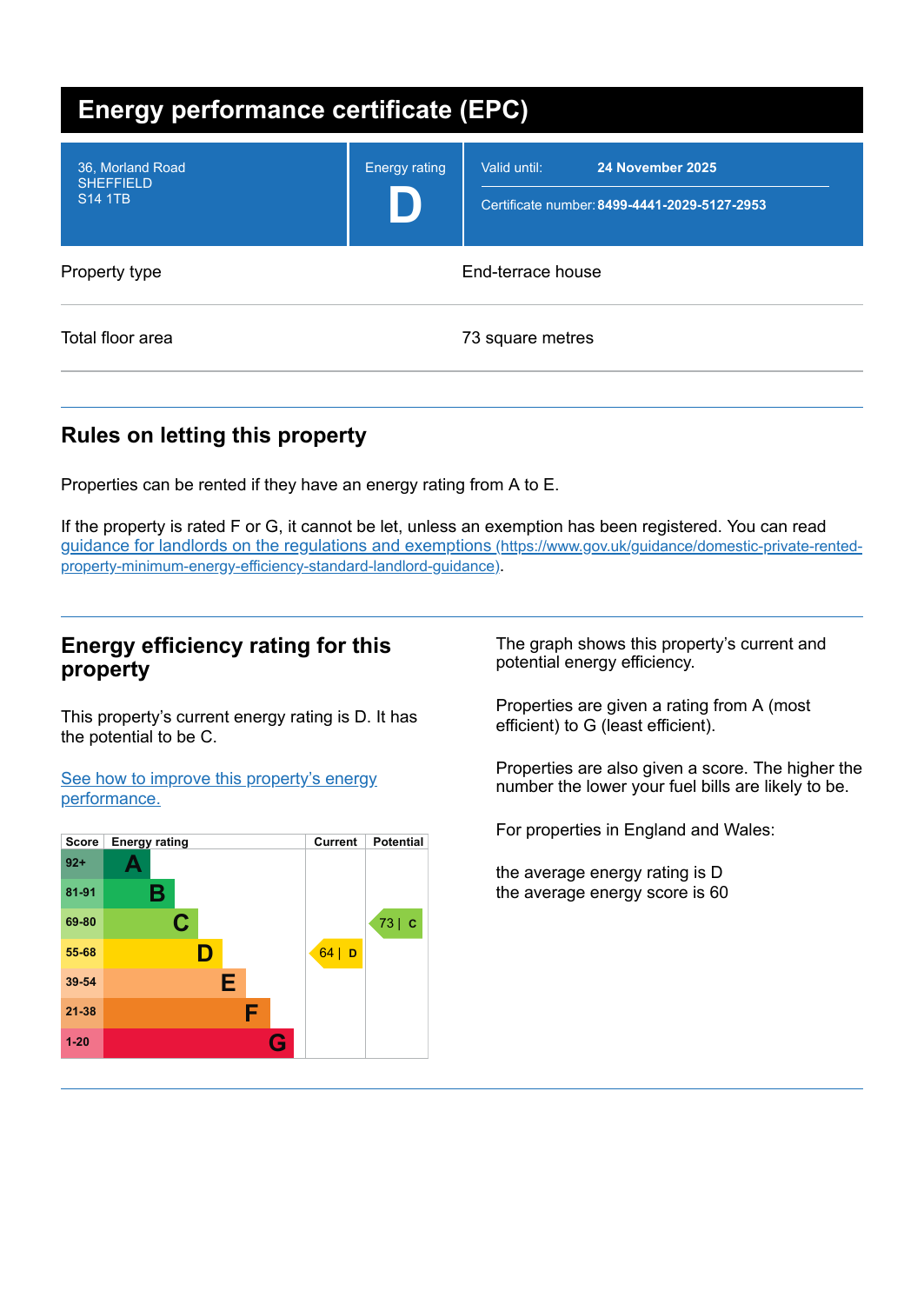# **Breakdown of property's energy performance**

This section shows the energy performance for features of this property. The assessment does not consider the condition of a feature and how well it is working.

Each feature is assessed as one of the following:

- very good (most efficient)
- good
- average
- poor
- very poor (least efficient)

When the description says "assumed", it means that the feature could not be inspected and an assumption has been made based on the property's age and type.

| <b>Feature</b>       | <b>Description</b>                   | Rating    |
|----------------------|--------------------------------------|-----------|
| Wall                 | Cavity wall, filled cavity           | Good      |
| Roof                 | Pitched, 150 mm loft insulation      | Good      |
| Window               | Fully double glazed                  | Average   |
| Main heating         | Boiler and radiators, mains gas      | Good      |
| Main heating control | Programmer, room thermostat and TRVs | Good      |
| Hot water            | From main system                     | Good      |
| Lighting             | No low energy lighting               | Very poor |
| Floor                | Solid, no insulation (assumed)       | N/A       |
| Secondary heating    | Room heaters, mains gas              | N/A       |

#### **Low and zero carbon energy sources**

Low and zero carbon energy sources release very little or no CO2. Installing these sources may help reduce energy bills as well as cutting carbon emissions. The following low or zero carbon energy sources are installed in this property:

• Solar photovoltaics

#### **Primary energy use**

The primary energy use for this property per year is 217 kilowatt hours per square metre (kWh/m2).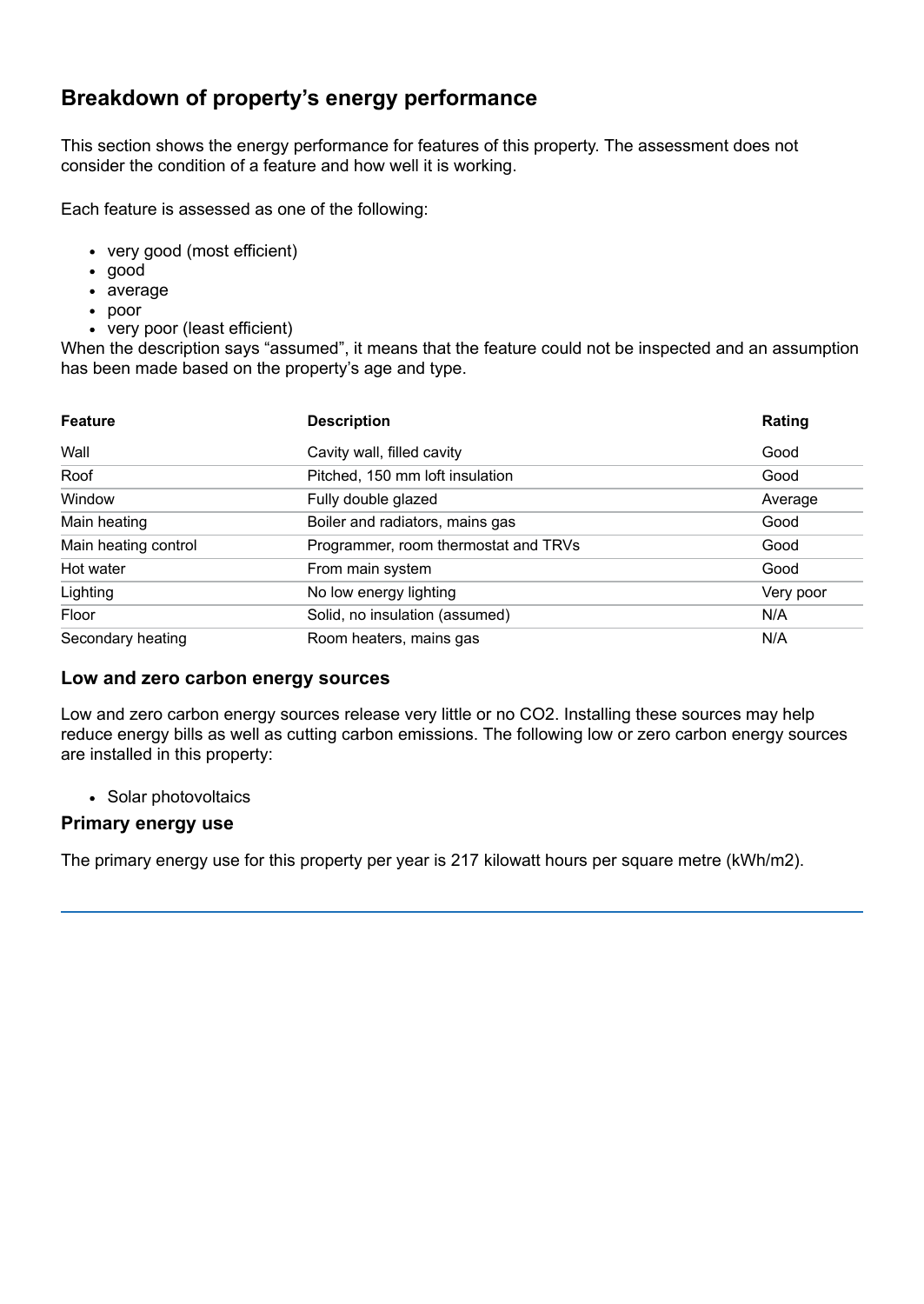| <b>Environmental impact of this</b><br>property                                                        |                                                                                                  | 2.8 tonnes of CO2                                                                                                                                                         |  |
|--------------------------------------------------------------------------------------------------------|--------------------------------------------------------------------------------------------------|---------------------------------------------------------------------------------------------------------------------------------------------------------------------------|--|
| This property's current environmental impact<br>rating is C. It has the potential to be C.             |                                                                                                  | 1.8 tonnes of CO2                                                                                                                                                         |  |
| Properties are rated in a scale from A to G<br>based on how much carbon dioxide (CO2) they<br>produce. |                                                                                                  | By making the recommended changes, you<br>could reduce this property's CO2 emissions by<br>1.0 tonnes per year. This will help to protect the                             |  |
|                                                                                                        |                                                                                                  |                                                                                                                                                                           |  |
|                                                                                                        |                                                                                                  |                                                                                                                                                                           |  |
| 6 tonnes of CO2                                                                                        | energy use. They may not reflect how energy is<br>consumed by the people living at the property. |                                                                                                                                                                           |  |
|                                                                                                        | Properties with an A rating produce less CO2                                                     | This property produces<br>This property's potential<br>production<br>environment.<br>Environmental impact ratings are based on<br>assumptions about average occupancy and |  |

# <span id="page-2-0"></span>**How to improve this property's energy performance**

Making any of the recommended changes will improve this property's energy efficiency.

If you make all of the recommended changes, this will improve the property's energy rating and score from D (64) to C (73).

| <b>Recommendation</b>             | <b>Typical installation cost</b> | <b>Typical yearly saving</b> |
|-----------------------------------|----------------------------------|------------------------------|
| 1. Floor insulation (solid floor) | £4,000 - £6,000                  | £46                          |
| 2. Low energy lighting            | £60                              | £40                          |
| 3. Condensing boiler              | £2,200 - £3,000                  | £89                          |
| 4. Solar water heating            | £4,000 - £6,000                  | £33                          |

## **Paying for energy improvements**

Find energy grants and ways to save energy in your home. [\(https://www.gov.uk/improve-energy-efficiency\)](https://www.gov.uk/improve-energy-efficiency)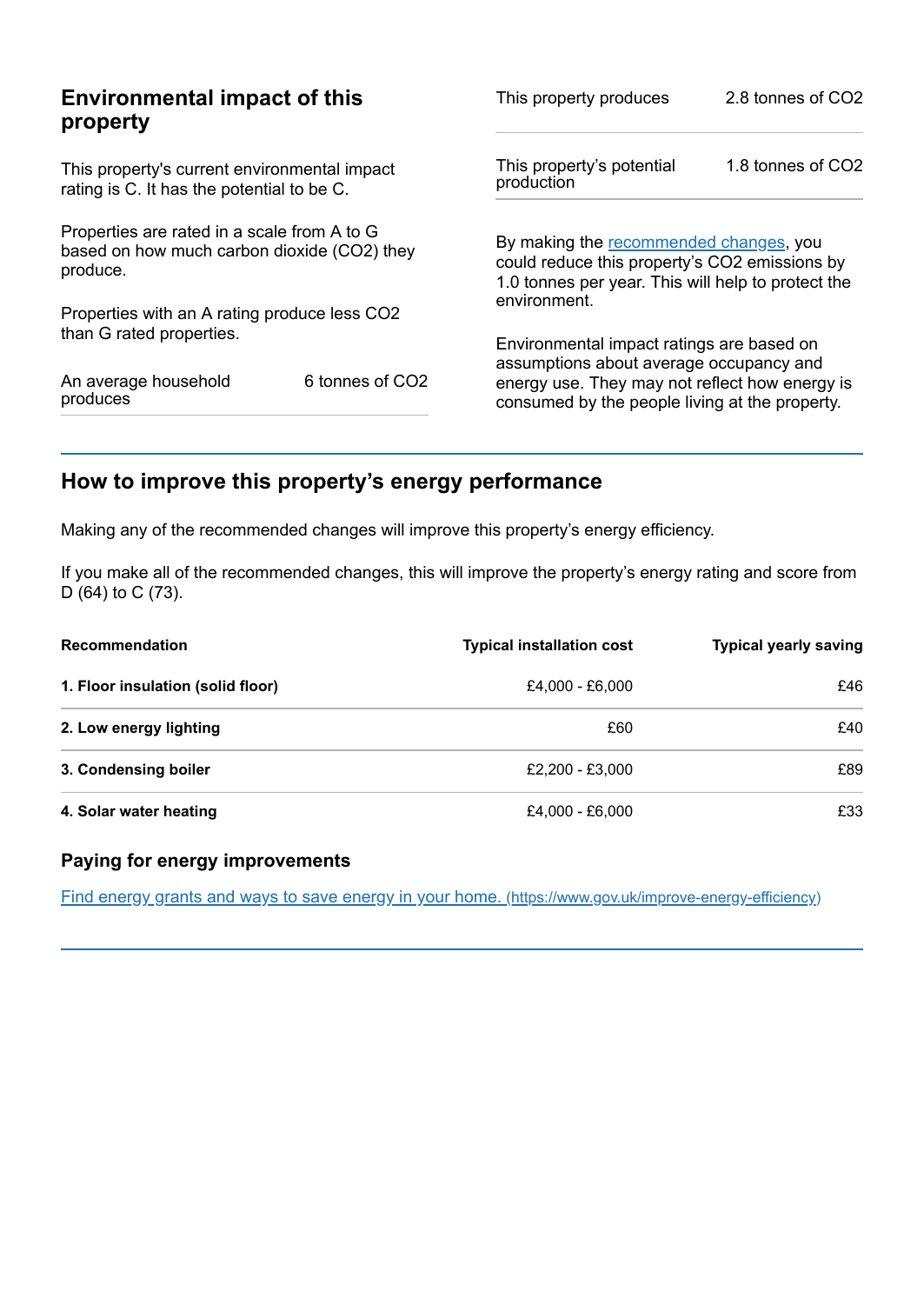## **Estimated energy use and potential savings**

| Estimated yearly energy<br>cost for this property | £839 |
|---------------------------------------------------|------|
| Potential saving                                  | £208 |

The estimated cost shows how much the average household would spend in this property for heating, lighting and hot water. It is not based on how energy is used by the people living at the property.

The estimated saving is based on making all of the [recommendations](#page-2-0) in how to improve this property's energy performance.

For advice on how to reduce your energy bills visit Simple Energy Advice [\(https://www.simpleenergyadvice.org.uk/\)](https://www.simpleenergyadvice.org.uk/).

#### **Heating use in this property**

Heating a property usually makes up the majority of energy costs.

| Estimated energy used to heat this property |                                                                                                                                                                                                                                                                                                         |  |
|---------------------------------------------|---------------------------------------------------------------------------------------------------------------------------------------------------------------------------------------------------------------------------------------------------------------------------------------------------------|--|
| Space heating                               | 7896 kWh per year                                                                                                                                                                                                                                                                                       |  |
| Water heating                               | 2040 kWh per year                                                                                                                                                                                                                                                                                       |  |
| insulation                                  | Potential energy savings by installing                                                                                                                                                                                                                                                                  |  |
| <b>Type of insulation</b>                   | Amount of energy saved                                                                                                                                                                                                                                                                                  |  |
| Loft insulation                             | 230 kWh per year                                                                                                                                                                                                                                                                                        |  |
|                                             | You might be able to receive <b>Renewable Heat</b><br>Incentive payments (https://www.gov.uk/domestic-<br>renewable-heat-incentive). This will help to reduce<br>carbon emissions by replacing your existing<br>heating system with one that generates<br>renewable heat. The estimated energy required |  |

for space and water heating will form the basis of the payments.